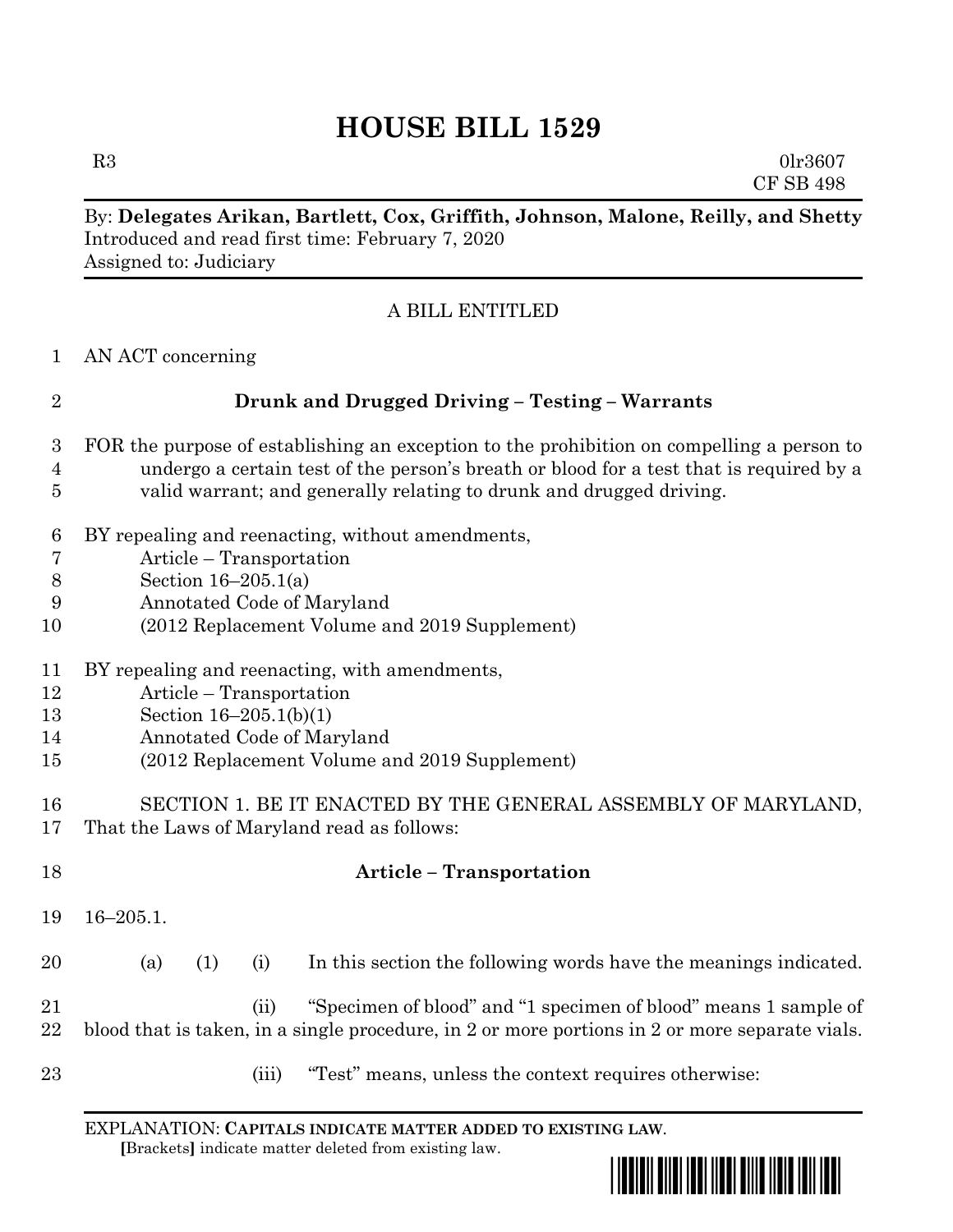#### **HOUSE BILL 1529**

1. A test of a person's breath or of 1 specimen of a person's blood to determine alcohol concentration; 2. A test or tests of 1 specimen of a person's blood to determine the drug or controlled dangerous substance content of the person's blood; or 3. Both: 6 A. A test of a person's breath or a test of 1 specimen of a person's blood, to determine alcohol concentration; and B. A test or tests of 1 specimen of a person's blood to determine the drug or controlled dangerous substance content of the person's blood. (iv) "Under the influence of alcohol" includes under the influence of alcohol per se as defined by § 11–174.1 of this article. (2) Any person who drives or attempts to drive a motor vehicle on a highway or on any private property that is used by the public in general in this State is deemed to have consented, subject to the provisions of §§ 10–302 through 10–309, inclusive, of the Courts and Judicial Proceedings Article, to take a test if the person should be detained on suspicion of driving or attempting to drive while under the influence of alcohol, while impaired by alcohol, while so far impaired by any drug, any combination of drugs, or a combination of one or more drugs and alcohol that the person could not drive a vehicle safely, while impaired by a controlled dangerous substance, in violation of an alcohol restriction, or in violation of § 16–813 of this title. (b) (1) Except as provided in subsection (c) of this section **OR AS REQUIRED BY A VALID WARRANT**, a person may not be compelled to take a test. However, the detaining officer shall advise the person that, on receipt of a sworn statement from the officer that the person was so charged and refused to take a test, or was tested and the result indicated an alcohol concentration of 0.08 or more, the Administration shall: 26 (i) In the case of a person licensed under this title: 27 1. Except as provided in items 2, 3, and 4 of this item, for a test result indicating an alcohol concentration of 0.08 or more at the time of testing: 29 A. For a first offense, suspend the driver's license for 180 days; or B. For a second or subsequent offense, suspend the driver's license for 180 days; 2. Except as provided in item 4 of this item, for a test result indicating an alcohol concentration of 0.15 or more at the time of testing: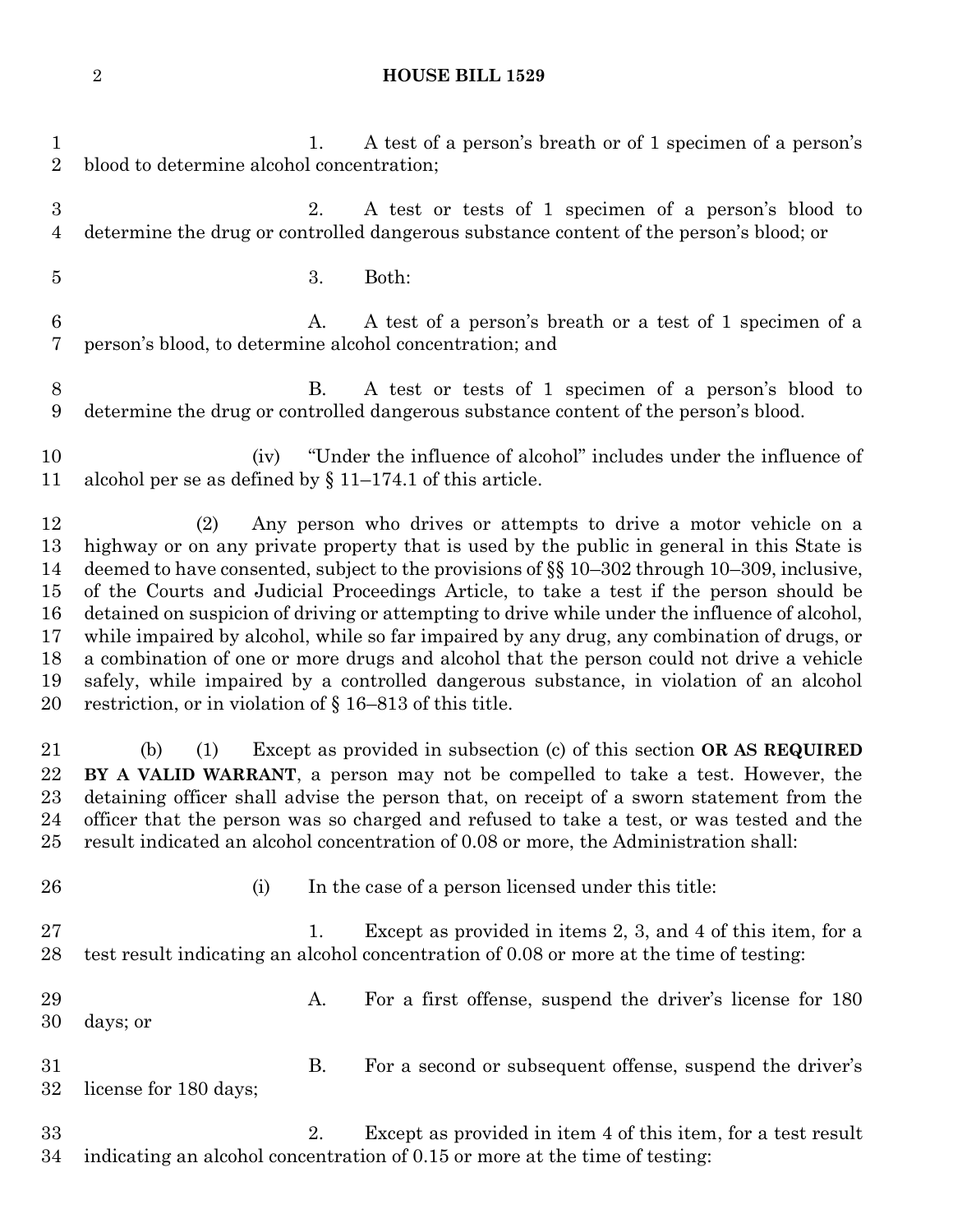### **HOUSE BILL 1529** 3

| $\mathbf{1}$<br>$\overline{2}$ | for 180 days; or                         | A.        | For a first offense, suspend the person's driving privilege                                                                                                                                                                                         |
|--------------------------------|------------------------------------------|-----------|-----------------------------------------------------------------------------------------------------------------------------------------------------------------------------------------------------------------------------------------------------|
| $\boldsymbol{3}$<br>4          | driving privilege for 270 days;          | В.        | For a second or subsequent offense, suspend the person's                                                                                                                                                                                            |
| $\overline{5}$<br>6<br>7       |                                          | 3.        | Except as provided in item 4 of this item, for a test result<br>indicating an alcohol concentration of 0.08 or more at the time of testing, if the person was<br>involved in a motor vehicle accident that resulted in the death of another person: |
| 8<br>9                         | for 6 months; or                         | A.        | For a first offense, suspend the person's driving privilege                                                                                                                                                                                         |
| 10<br>11                       | driving privilege for 1 year;            | В.        | For a second or subsequent offense, suspend the person's                                                                                                                                                                                            |
| 12<br>13<br>14                 | resulted in the death of another person: | 4.        | For a test result indicating an alcohol concentration of 0.15<br>or more at the time of testing, if the person was involved in a motor vehicle accident that                                                                                        |
| 15<br>16                       | for 1 year; or                           | Α.        | For a first offense, suspend the person's driving privilege                                                                                                                                                                                         |
| 17<br>18                       | driving privilege; or                    | <b>B.</b> | For a second or subsequent offense, revoke the person's                                                                                                                                                                                             |
| 19                             |                                          | 5.        | For a test refusal:                                                                                                                                                                                                                                 |
| 20<br>21                       | days; or                                 | A.        | For a first offense, suspend the driver's license for 270                                                                                                                                                                                           |
| 22<br>23                       | license for 2 years;                     | <b>B.</b> | For a second or subsequent offense, suspend the driver's                                                                                                                                                                                            |
| 24                             | (ii)                                     |           | In the case of a nonresident or unlicensed person:                                                                                                                                                                                                  |
| 25<br>26                       |                                          | 1.        | Except as provided in items 2, 3, and 4 of this item, for a<br>test result indicating an alcohol concentration of 0.08 or more at the time of testing:                                                                                              |
| 27<br>$^{28}$                  | for 180 days; or                         | A.        | For a first offense, suspend the person's driving privilege                                                                                                                                                                                         |
| 29<br>30                       | driving privilege for 180 days;          | <b>B.</b> | For a second or subsequent offense, suspend the person's                                                                                                                                                                                            |
| $31\,$                         |                                          | 2.        | Except as provided in item 4 of this item, for a test result                                                                                                                                                                                        |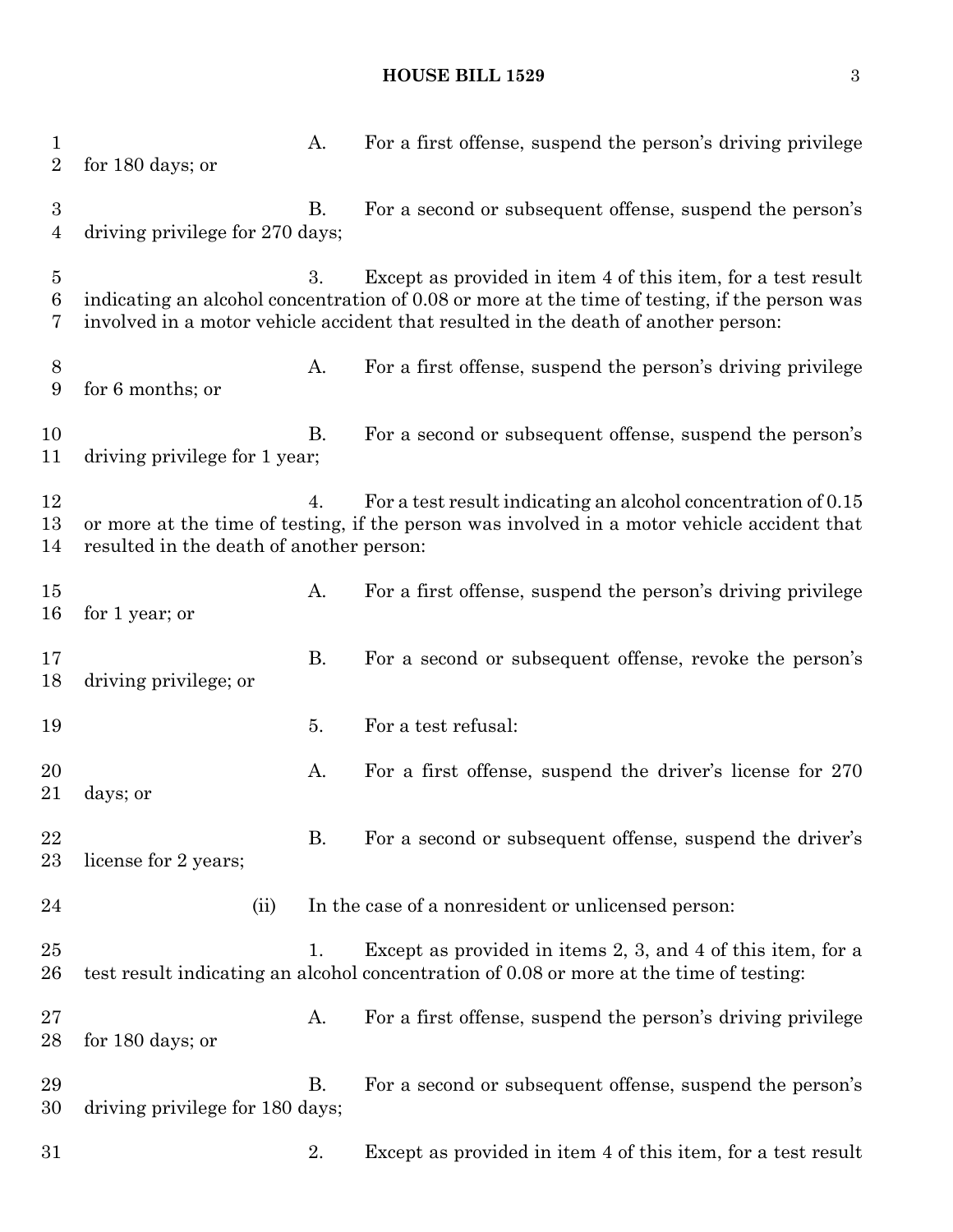|                                        | $\overline{4}$                                                                                                                                                                                                                                                                       |           | <b>HOUSE BILL 1529</b>                                                                                                                                                                                                                                                                                                                                                                                                      |  |  |  |
|----------------------------------------|--------------------------------------------------------------------------------------------------------------------------------------------------------------------------------------------------------------------------------------------------------------------------------------|-----------|-----------------------------------------------------------------------------------------------------------------------------------------------------------------------------------------------------------------------------------------------------------------------------------------------------------------------------------------------------------------------------------------------------------------------------|--|--|--|
| 1                                      | indicating an alcohol concentration of 0.15 or more at the time of testing:                                                                                                                                                                                                          |           |                                                                                                                                                                                                                                                                                                                                                                                                                             |  |  |  |
| $\boldsymbol{2}$<br>3                  | for 180 days; or                                                                                                                                                                                                                                                                     | A.        | For a first offense, suspend the person's driving privilege                                                                                                                                                                                                                                                                                                                                                                 |  |  |  |
| $\overline{4}$<br>5                    | driving privilege for 270 days;                                                                                                                                                                                                                                                      | В.        | For a second or subsequent offense, suspend the person's                                                                                                                                                                                                                                                                                                                                                                    |  |  |  |
| 6<br>7<br>8                            | Except as provided in item 4 of this item, for a test result<br>3.<br>indicating an alcohol concentration of 0.08 or more at the time of testing, if the person was<br>involved in a motor vehicle accident that resulted in the death of another person:                            |           |                                                                                                                                                                                                                                                                                                                                                                                                                             |  |  |  |
| 9<br>10                                | for 6 months; or                                                                                                                                                                                                                                                                     | А.        | For a first offense, suspend the person's driving privilege                                                                                                                                                                                                                                                                                                                                                                 |  |  |  |
| 11<br>12                               | driving privilege for 1 year;                                                                                                                                                                                                                                                        | <b>B.</b> | For a second or subsequent offense, suspend the person's                                                                                                                                                                                                                                                                                                                                                                    |  |  |  |
| 13<br>14<br>$15\,$                     | For a test result indicating an alcohol concentration of 0.15<br>4.<br>or more at the time of testing, if the person was involved in a motor vehicle accident that<br>resulted in the death of another person:                                                                       |           |                                                                                                                                                                                                                                                                                                                                                                                                                             |  |  |  |
| 16<br>17                               | for 1 year; or                                                                                                                                                                                                                                                                       | А.        | For a first offense, suspend the person's driving privilege                                                                                                                                                                                                                                                                                                                                                                 |  |  |  |
| 18<br>19                               | driving privilege; or                                                                                                                                                                                                                                                                | <b>B.</b> | For a second or subsequent offense, revoke the person's                                                                                                                                                                                                                                                                                                                                                                     |  |  |  |
| 20                                     |                                                                                                                                                                                                                                                                                      | 5.        | For a test refusal:                                                                                                                                                                                                                                                                                                                                                                                                         |  |  |  |
| 21<br>22                               | for $270$ days; or                                                                                                                                                                                                                                                                   | А.        | For a first offense, suspend the person's driving privilege                                                                                                                                                                                                                                                                                                                                                                 |  |  |  |
| 23<br>24                               | Β.<br>For a second or subsequent offense, suspend the person's<br>driving privilege for 2 years; and                                                                                                                                                                                 |           |                                                                                                                                                                                                                                                                                                                                                                                                                             |  |  |  |
| 25<br>26<br>27<br>28                   | In addition to any applicable driver's license suspensions<br>(iii)<br>authorized under this section, in the case of a person operating a commercial motor vehicle<br>or who holds a commercial instructional permit or a commercial driver's license who refuses<br>to take a test: |           |                                                                                                                                                                                                                                                                                                                                                                                                                             |  |  |  |
| 29<br>30<br>$31\,$<br>$32\,$<br>$33\,$ |                                                                                                                                                                                                                                                                                      | 1.        | Disqualify the person's commercial instructional permit or<br>commercial driver's license for a period of 1 year for a first offense, 3 years for a first offense<br>which occurs while transporting hazardous materials required to be placarded, and<br>disqualify for life if the person's commercial instructional permit or commercial driver's<br>license has been previously disqualified for at least 1 year under: |  |  |  |